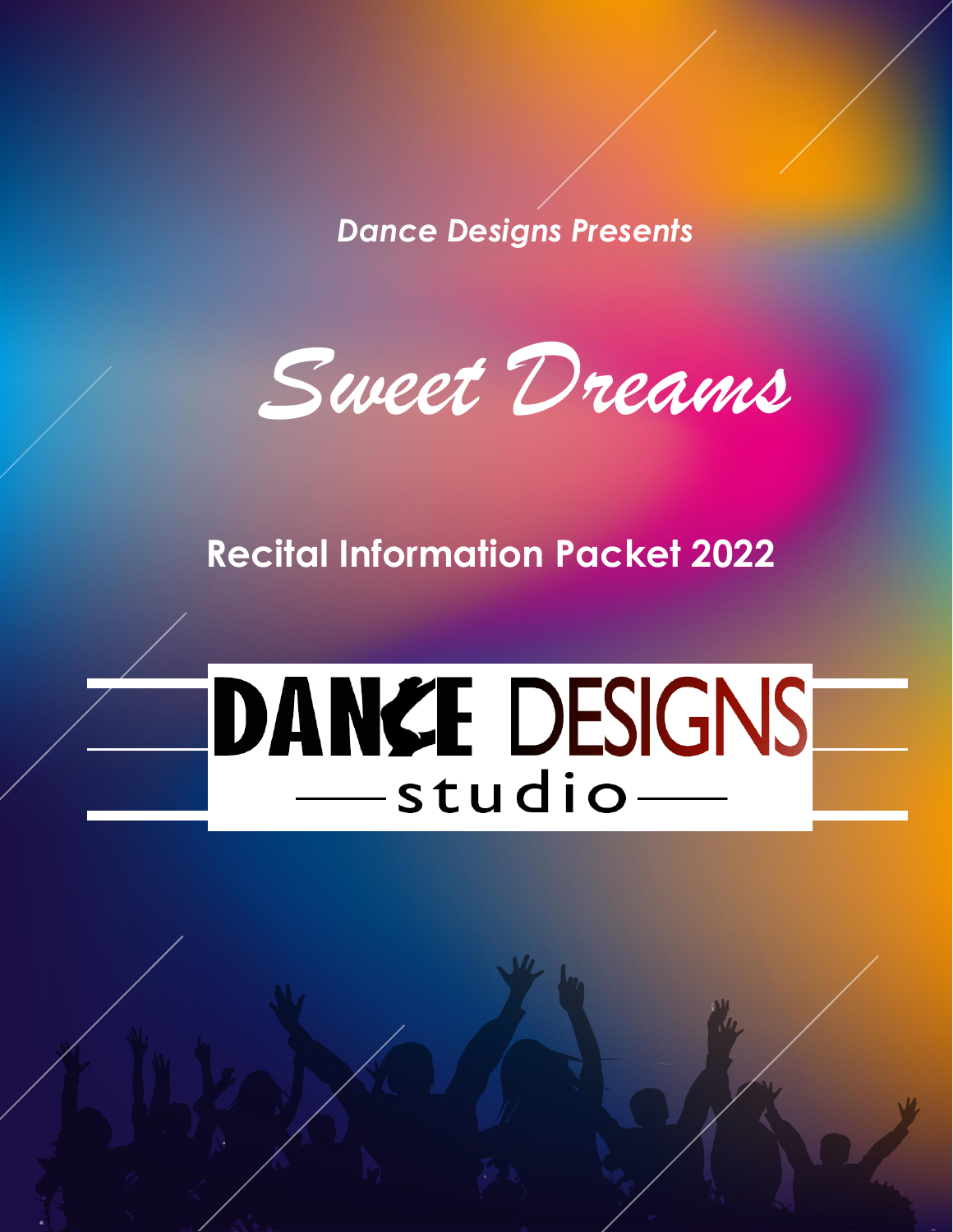## **DANCE DESIGNS** -studio-

Dear Students and Parents:

As you know, we are busy preparing for another great Spring Dance Celebration. This year's show is titled "Sweet Dreams," celebrating our 42nd year of exemplary dance training.

There will be one show on **Thursday, June 9<sup>th</sup> at 6:00pm**. The show will be performed in the air-conditioned comfort of the George Frey Center for Arts & Recreation, located at 10-10 20<sup>th</sup> Street, Fair Lawn, NJ 07410. In order to alleviate waiting lines and discomfort to our audience, we are selling tickets beginning **April 16th**.

Please note the following, concerning ticket orders:

- This year, ticket sales will be general admission. Seating will be first come, first serve basis. We anticipate that the tickets will sell out quickly, so purchase them sooner rather than later.
- Tickets will go on sale **Friday, April 16th at 9:00am**. Prices are \$22.00 per ticket, tax included and sold in a first come first serve basis for seating. Any remaining tickets will be sold at the door for \$27.00 per ticket.
- To purchase tickets, please complete a Ticket Request Form (included in this packet). You can either mail request forms to PO BOX 214, Franklin Lakes, NJ 07417 or you can email a completed form to [contact@dancedesignsstudio.com](mailto:contact@dancedesignsstudio.com)
- Accepted forms of payment include check, cash, or via Venmo. Venmo payments can be sent to @DanceDesigns-DDM. If Venmo requests the last 4 digits of a phone number, please enter "7325."
- Please remember that anyone planning to see the production needs a ticket, regardless of age (this includes very small children, no exceptions).
- All outstanding balances must also be paid in full before purchasing tickets. Tickets will NOT be reserved for those with outstanding balances.

As the show gets closer, everyone in the school gets busy and very excited. I would just like to take this opportunity to thank each and every student at Dance Designs for their hard work all year. We know that your families and friends will be very proud of you when they see your performance. By working together, our efforts will bring enjoyment to all who attend the show. Please keep up the good work and thank you for making Dance Designs a part of your life.

Dancingly yours,

Carol Baskinger **Director**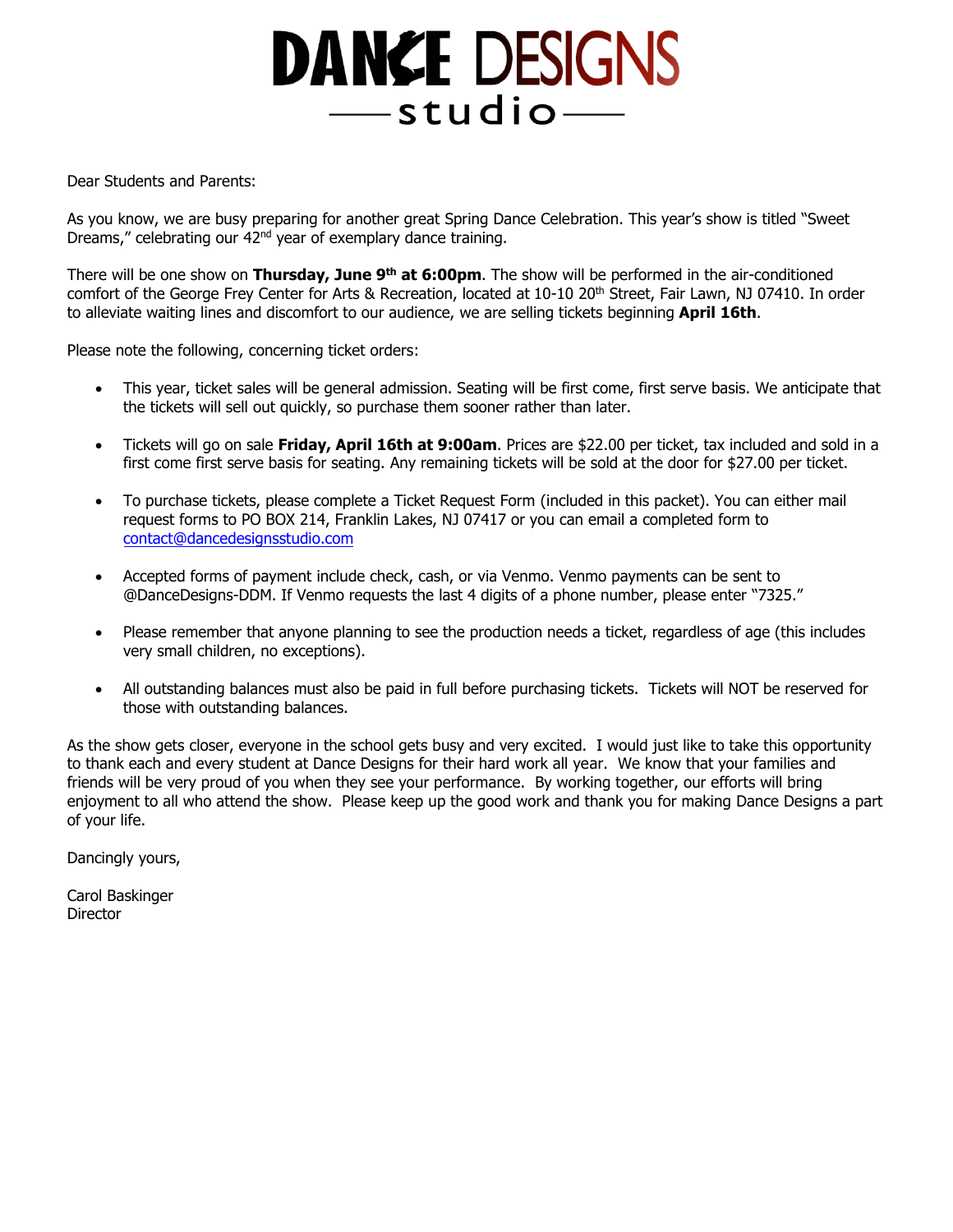

PO Box 214 Franklin Lakes, NJ 07417 Tel: (201) 791-8873 [www.DanceDesignsStudio.com](http://www.dancedesignsstudio.com/)  [Contact@DanceDesignsStudio.com](mailto:Contact@DanceDesignsStudio.com) 

**Dance Designs "Sweet Dreams 2022" Thursday, June 9 th at 6pm George Frey Center for Arts & Recreation - 10-10 20 th Street, Fair Lawn, NJ 07410** 

#### **IMPORTANT SHOW INFORMATION**

- 1. **IMPORTANT INFORMATION TO REVIEW** Please review the future e-mail to ensure that your child's name is spelled correctly and listed in the correct classes. Any corrections must be submitted to the office at [contact@dancedesignsstudio.com](mailto:contact@dancedesignsstudio.com) as soon as possible. As we have numerous students in our school, we ask that you please double check to make sure the corrections you submitted were made.
- 2. **FULL DRESS REHEARSALS** will be on **Wednesday, June 8th at 5pm** at the George Frey Center for Arts & Recreation- 10-10 20<sup>th</sup> Street, Fair Lawn, NJ 07410. Please check the rehearsal schedule online to see the time your class is scheduled to rehearse on stage. To keep the rehearsals running on time, all dancers are asked to arrive at least 30 minutes before their scheduled time. The time listed represents the time the class will begin rehearsing, NOT arrival time.
- 3. All costumes, make-up and appropriate hairstyles, shoes, and tights must be worn for both the dress rehearsals and the recital. Please be careful with them, they must be in perfect condition for the shows. Please label all parts of the costumes and accessories with your student's name.
- 4. **FINALE –** All classes participate in a finale at the end of each recital. The dancers will be rehearsing the finale during their regularly scheduled classes. All students are required to stay until the end of the show and perform in the finale. You won't want to miss this show stopping number!
- 5. Extra rehearsals may be scheduled during the week before the recital, if needed. Please check with your teacher.
- 6. Attendance will be taken at the door and students will be walked into their designated areas by an instructor or assistant. Parents are **not** allowed backstage for any reason unless they are on the recital committee and assigned to that area.
- 7. Dancers should arrive at the theatre at 5:00pm for the 6:00pm show. Doors open for the audience at 5:45pm.
- 8. The shows will be professionally videotaped for your convenience. In addition to including film of the entire recital, there will also be candids of the students backstage and photos from the dress rehearsal. We will be selling copies of the recital video. Please see our video form included in this packet.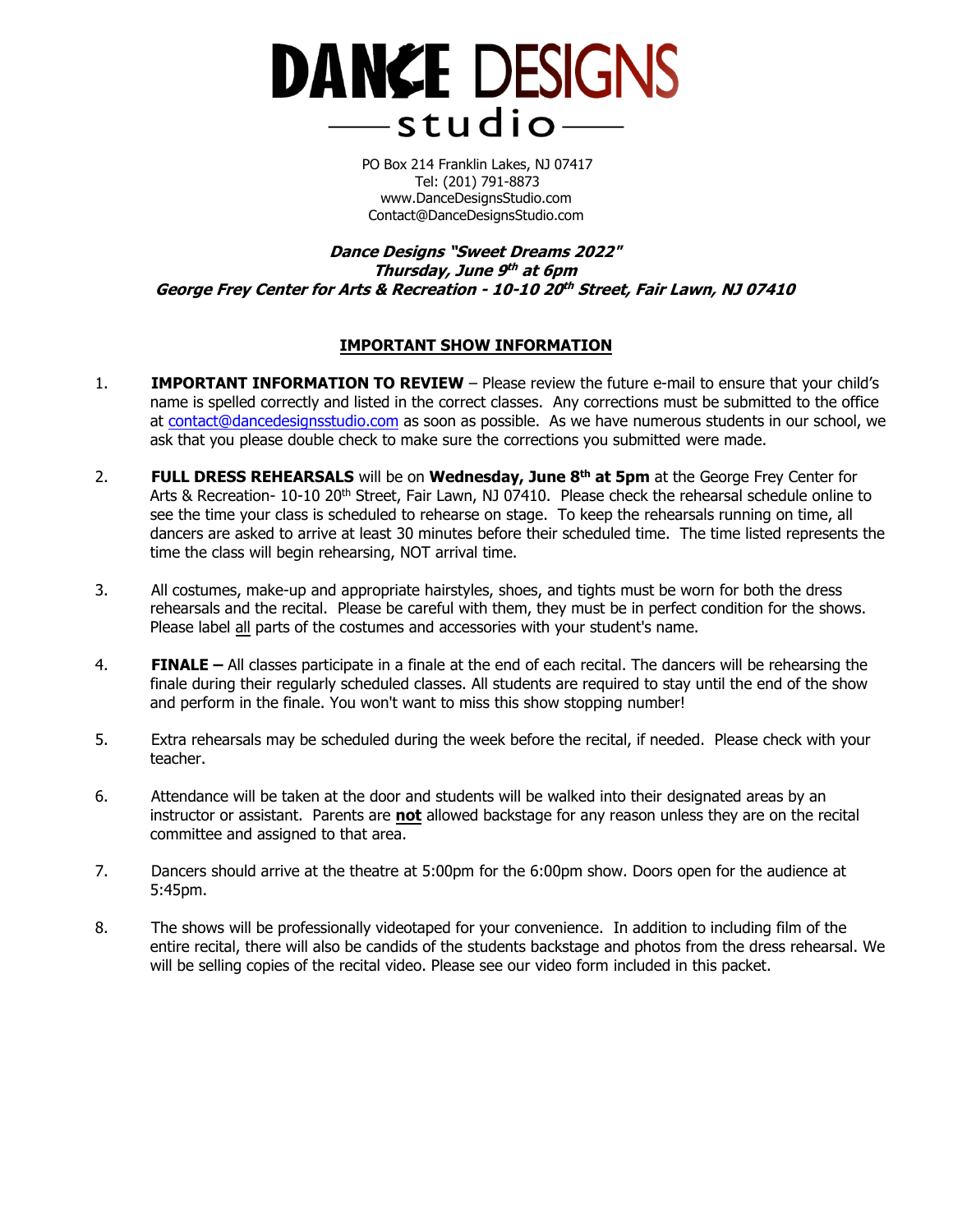### **DANCE DESIGNS**  $-$ studio $-$

PO Box 214 Franklin Lakes, NJ 07417 Tel: (201) 791-8873 [www.DanceDesignsStudio.com](http://www.dancedesignsstudio.com/)  [Contact@DanceDesignsStudio.com](mailto:Contact@DanceDesignsStudio.com) 

#### **Rules for the Performance**

- 1. No photographs or videos may be taken at any performance. Photos and videos are permitted only at dress rehearsal on Wednesday, June 8<sup>th</sup>.
- 2. All students must remain backstage until the finale. No performers are allowed in the audience.
- 3. Only performers, staff, and designated recital committee members are permitted backstage.
- 4. Absolutely NO GUESTS at the dress rehearsal.
- 5. No food or beverages are allowed in the theater.

At Dance Designs, we put a lot of thought, time, and energy into finding the best way to handle the recital and keep stress to a minimum. We want to make this recital a beautiful, magical moment for all of our students and their families. Being informed about the procedures and policies of Dance Designs will allow this to be a positive experience.

#### **Recital Day Drop Off:**

The day of the recital, you need to check your child into the backstage area 60 minutes before show time. Please plan to arrive at the George Frey Center for Arts & Recreation at 5:00pm. Dancer's hair and makeup should already be done. Students must stay backstage in assigned areas for the whole performance. Parents (excluding "Backstage Parents") do not accompany dancer backstage to their designated areas. For your child's safety, we do not let anyone besides dancers, staff and "Back Stage Parents" in or out of the backstage area. \*\*Please only pack clean snacks – No dark juices or messy candy.

#### **Q: Why do small children and infants need a ticket?**

**A:** The Fair Lawn Fire Department requires that everyone in the auditorium have a seat. We cannot allow small children to sit on laps. They must have a seat of their own and strollers cannot be permitted to be in the aisles. If the child is too young to sit through the performance we recommend that you consider an alternative option for these little ones.

**Theater etiquette:** Our dancers work very hard for this performance. In the past, many parents have voiced their frustration at the behavior of some of the audience members. Extra activity is distracting to the performers and the people around you. It is so disappointing and distracting to see audience members get up and leave in the middle of the performance. The dancers notice when people leave in the middle of their performance. Each and every student is looking forward to a full receptive audience. It doesn't matter if they are opening the show or in the closing number, each student worked very hard and wants to dance to a full house. It is not fair when the dancers who perform later in the show have to perform to a half-filled theater. For this reason, we ask that every audience member stays until the finale- which is a second opportunity for every dancer to be onstage.

If for any reason you have to exit the theatre, please do so when there is a break between numbers.

Please refrain from texting and using your phone during the show. As always, video and photography ARE NOT permitted during the show. We ask that for this one day you, your friends and family sit back, relax, and enjoy. Applaud loudly for the accomplishments each dancer wants to share with you.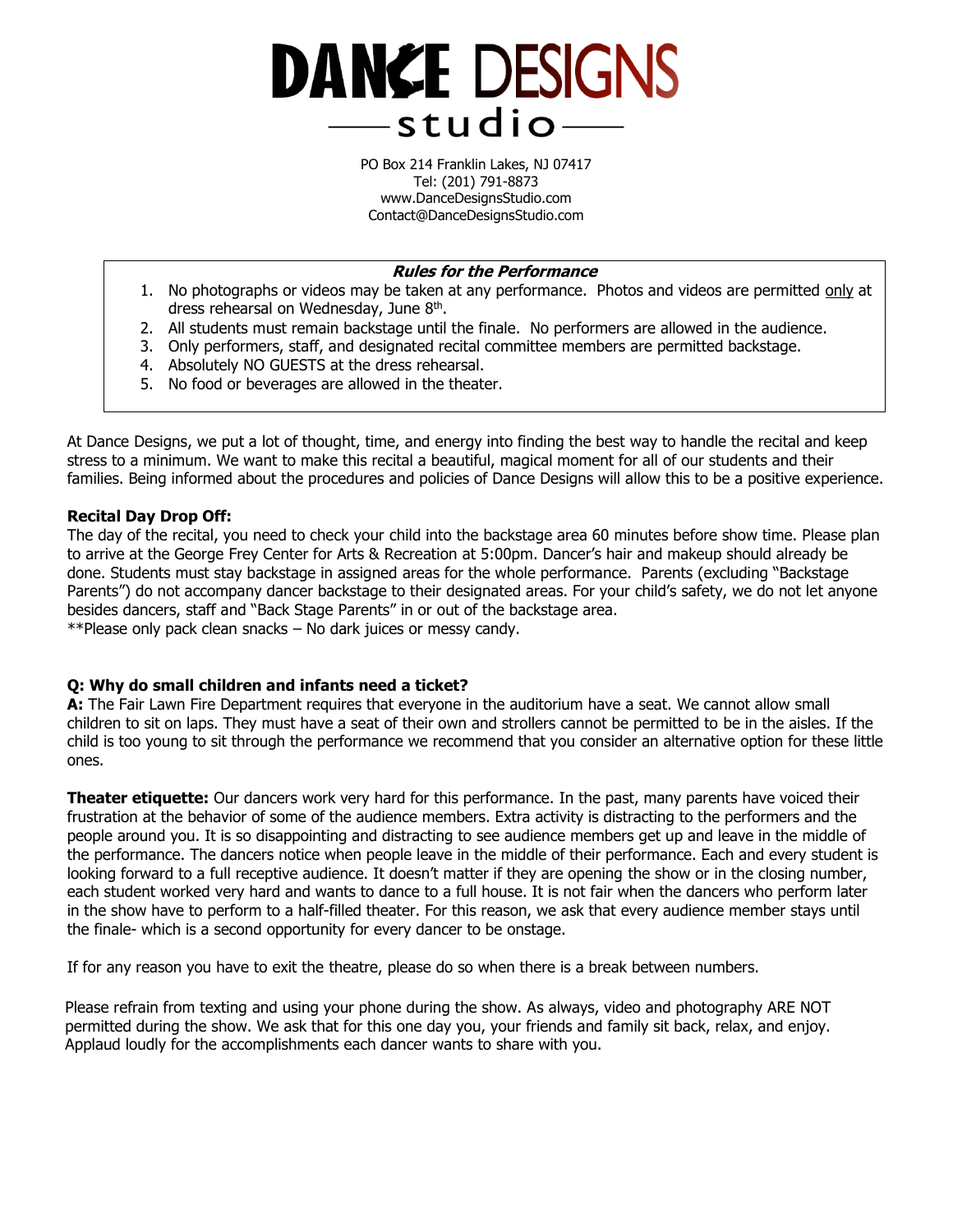

PO Box 214 Franklin Lakes, NJ 07417 Tel: (201) 791-8873 [www.DanceDesignsStudio.com](http://www.dancedesignsstudio.com/)  [Contact@DanceDesignsStudio.com](mailto:Contact@DanceDesignsStudio.com) 

#### **Ticket Form**

- This year, ticket sales will be general admission. Seating will be first come, first serve basis. We anticipate that the tickets sell out quickly, so purchase them sooner rather than later.
- Tickets will go on sale **Friday, April 16th at 9:00am**. Prices are \$22.00 per ticket, tax included and sold in a first come first serve basis for seating. Any remaining tickets will be sold at the door for \$27.00 per ticket.
- To purchase tickets, please complete this Ticket Request Form. You can either mail request forms to PO BOX 214, Franklin Lakes, NJ 07417 or email a completed form to [contact@dancedesignsstudio.com](mailto:contact@dancedesignsstudio.com)
- Accepted forms of payment include check, cash, or via Venmo. Venmo payments can be sent to @DanceDesigns-DDM. If Venmo requests the last 4 digits of a phone number, please enter "7325."

| Parent/Guest's Name:<br><u>Parent/Guest's Name:</u> |                                               |       |      |  |
|-----------------------------------------------------|-----------------------------------------------|-------|------|--|
|                                                     |                                               |       |      |  |
|                                                     |                                               |       |      |  |
| <b>Form of Payment:</b>                             | Check                                         | Venmo | Cash |  |
|                                                     | (Please circle your preferred payment method) |       |      |  |
| Total:                                              |                                               |       |      |  |

**(For office use only)**